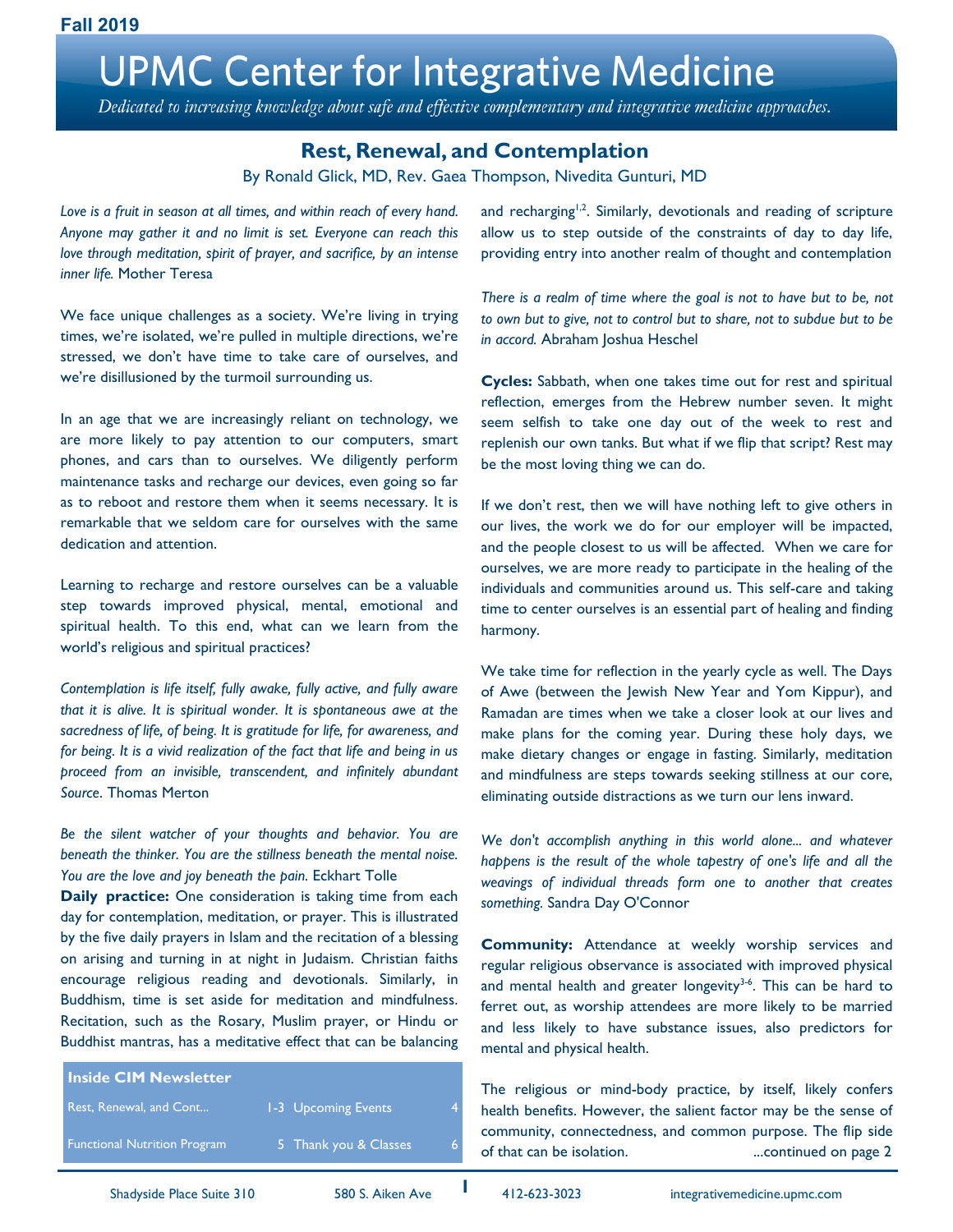Dedicated to increasing knowledge about safe and effective complementary and integrative medicine approaches.

Anything that creates community, such as getting together for meditation, yoga, quilting, or bowling, may have a similar attraction. Given the increasing numbers of young adults identified as "nones", referring to their lack of religious identity or affiliation, the major religions are exploring options to engage this group in non-traditional ways, commonly involving social activities. For older adults, class offerings such as Tai Chi and the Osher Lifelong Learning programs can help fill this need for connection.

*Self-care is never a selfish act—it is simply good stewardship of the only gift I have, the gift I was put on earth to offer others. Anytime we can listen to true self and give the care it requires, we do it not only for ourselves, but for the many others whose lives we touch.* Parker Palmer

*Talk to yourself like you would to someone you love*. Brené Brown

*The best way to find yourself is to lose yourself in the service of others.* Mahatma Gandhi

*A good heart is the source of all happiness, and we can all be good-hearted with some effort. But better still, is to have bodhichitta—a good heart imbued with wisdom.* His Holiness the Dalai Lama

*Compassion forms the essential bond between seeking God in meditation and all forms of social justice. For the more we are transformed in compassion, the more we are impelled to act with compassion toward others.* James Finley

**Compassion for ourselves and others:** A core tenet of the world's religions is compassion. The proverb *charity begins at home* could just as well apply to compassion. The caring that we do for others nurtures ourselves and similarly, self-care allows us to bring our love and energy to others. The greatest challenge is to extend this compassion to others of differing backgrounds and views, particularly in contentious times.

*The person who is always involved in good deeds experiences incessant divine happiness.* The Rig Veda

**Good deeds:** "Random acts of kindness," is highlighted in the column of that name in the Post-Gazette. This was evident a year ago as the community drew together following the Tree of Life Shootings. Following the funeral of Dr. Jerry Rabinowitz, I (RG) was still wearing my kippah or headcovering at Chipotle. Behind me in line was a first responder and the woman ahead of us paid for both of our orders. The principle of service to man as service to God is a common theme across religious traditions, teaching us to see divinity all around us.

*You cannot solve the problem from the same consciousness that created it. You must learn to see the world anew.* Albert Einstein

*If you see what needs to be repaired and how to repair it, then you have found a piece of the world that God has left for you to complete. But if you only see what is wrong and what is ugly in the world, then it is you yourself that needs repair.* Menachem Mendel Schneerson

**Tikkun Olam:** Derived from Jewish scripture, is the ideal of healing or repairing the world. In scouts, we were on a 3-day hike when a severe storm set in, which would have swamped our meager tents (RG). We found an unoccupied unlocked cabin and the troop moved in for the night. In the morning, our scoutmasters had us clean the place neater than a drum. The owners would know that someone had slept there, by how clean we left it. There are many ills in the world and we each have the ability and power to leave the world a better place.

*God does not cause our misfortunes. Some are caused by bad luck, some are caused by bad people, and some are simply an inevitable consequence of our being human and being mortal, living in a world of inflexible natural laws. The painful things that happen to us are not punishments for our misbehavior, nor are they in any way part of some grand design on God's part. Because the tragedy is not God's will, we need not feel hurt or betrayed by God when tragedy strikes. We can turn to Him for help in overcoming it, precisely because we can tell ourselves that God is as outraged by it as we are.* Rabbi Harold S. Kushner *(When Bad Things Happen to Good People)*

*No one knows he is fortunate until he becomes unfortunate, that's the way the world is.* Chaim Potok, *(The Chosen)*

Visit the *Newsletter Archive* on our website for a full list of references to this article.

...continued on page 3

**2**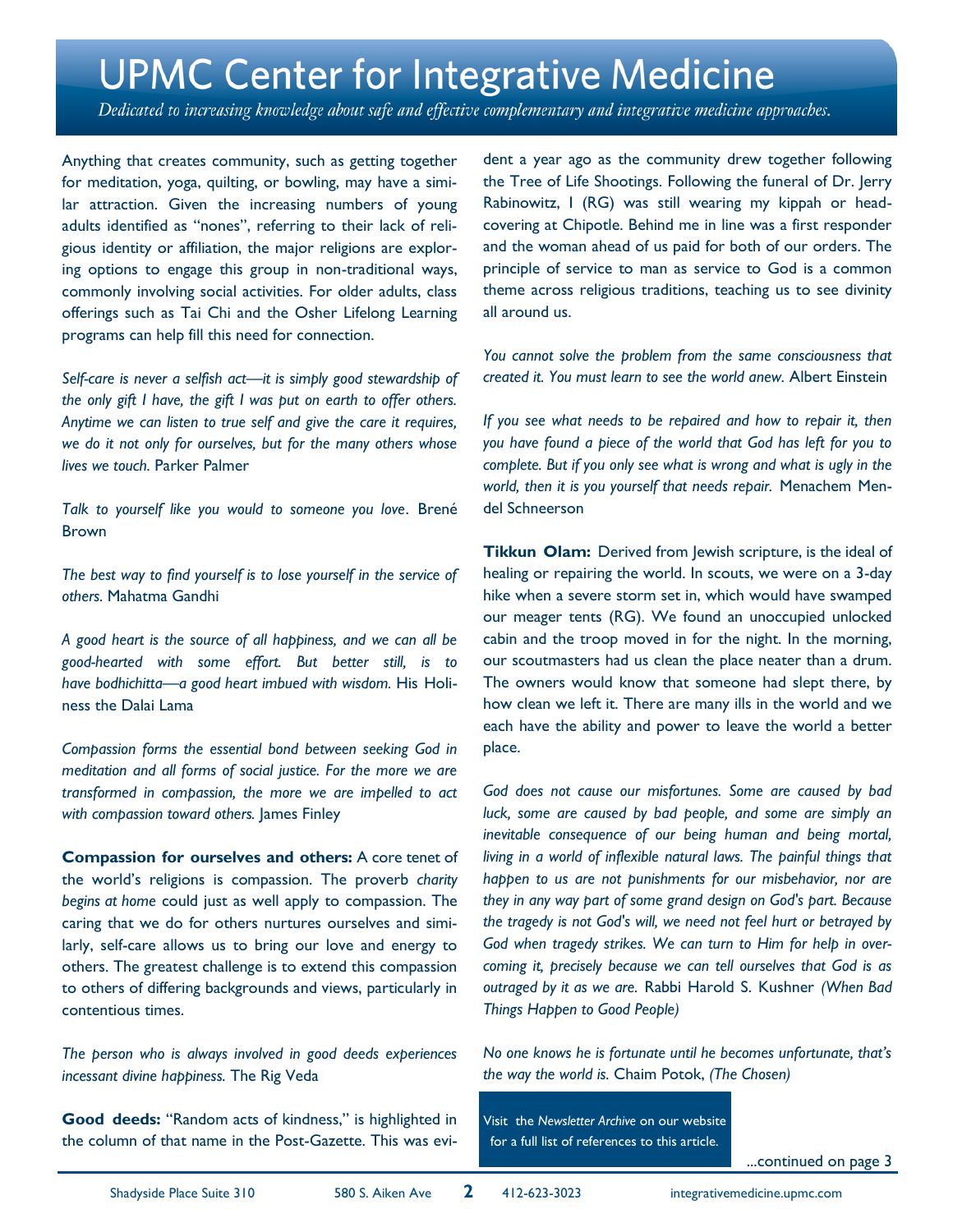Dedicated to increasing knowledge about safe and effective complementary and integrative medicine approaches.

## **Rest, Renewal, and Contemplation**

*Continued from page 2…*

When things are going well in our lives, we may not make time for spirituality and religious practice. However, we all experience loss, hardship, and trials in our lives. Similar to eating a healthful diet or contributing to our retirement accounts; we're engaging in activities that will pay dividends in the future. Paying into our spiritual IRA puts us into a position to have perspective when these challenges occur.

There has been much interest in medicine and health psychology in behavioral change. Some conditions, such as addictions, are seen as all or none. For other health behaviors, such as diet or exercise, people may need to dip a toe in the water. The gains that we experience help motivate us to take further steps and maintain the changes over time. Similarly, unless there is a life-changing event, most of us don't wake up one morning and decide to embrace spiritual practice. Our greatest obstacle may be time. The same demands which make us stressed, may limit our resources and ability to carry out changes. We may find it easier to start with one small change and keep it going. After a week or two, we can check in with ourselves and see if we're ready to dip another toe.

We can include practices and incorporate changes in our outlook that become a part of who we are as people. These changes strengthen who we are, add to our resilience at times of stress, illness, or loss, and enhance both our own lives and the lives of those around us.

**Rev. Thompson is a part of the UPMC Pastoral Care team and is the chaplain at Canterbury Place.**

**Dr. Gunturi is an internist, palliative care physician, and geriatrician who recently completed her training at UPMC and is practicing in the Chicago area.**

### …………………………………………………………………………………………………………...……. **References**

- 1. Bernardi L et al. Effect of rosary prayer and yoga mantras on autonomic cardiovascular rhythms: comparative study. *BMJ.* 2001;323(7327):1446-1449.
- 2. Doufesh H et al. Effect of Muslim prayer (Salat) on alpha electroencephalography and its relationship with autonomic nervous system activity. *Journal of Alternative & Complementary Medicine.* 2014;20(7):558-562.
- 3. Abu HO et al. Association of religiosity and spirituality with quality of life in patients with cardiovascular disease: a systematic review. *Quality of Life Research.* 2018;27(11):2777-2797.
- 4. Kark JD et al. Does religious observance promote health? mortality in secular vs religious kibbutzim in Israel. *American Journal of Public Health.* 1996;86(3):341-346.
- 5. Law RW, Sbarra DA. The effects of church attendance and marital status on the longitudinal trajectories of depressed mood among older adults. *Journal of Aging & Health.* 2009;21(6):803-823.
- 6. Lucette A et al. Spirituality and Religiousness are Associated With Fewer Depressive Symptoms in Individuals With Medical Conditions. *Psychosomatics.* 2016;57(5):505-513.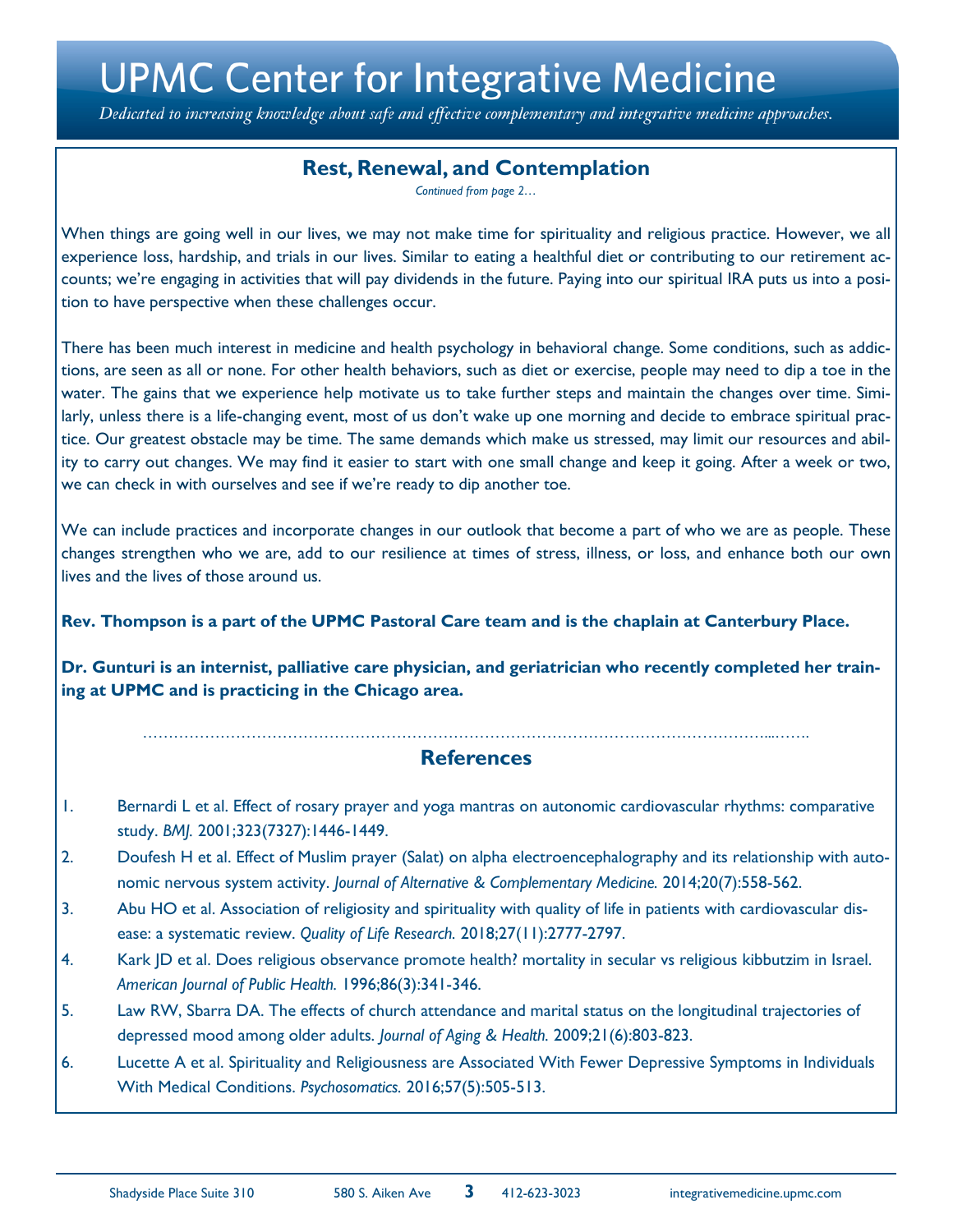Dedicated to increasing knowledge about safe and effective complementary and integrative medicine approaches.

## **New Program Announcement:**

## **Functional Nutrition for Autistic Spectrum Disorders**

### **What is Functional Medicine?**

This personalized approach addresses nutritional balance and immune health, with a focus on helping the gut to function optimally. As individuals with **Autism Spectrum Disorder** may experience nutritional deficiencies and dietary intolerance, this approach has the potential to make an impact on symptom management.

To learn more, go to [page 5!](#page-4-0)

## **Integrative Medicine Conference**

**How to Live Longer & Better: Just Keep Moving**

## **October 15, 2019**

Cumberland Woods Village 700 Cumberland Woods Drive Allison Park, PA 15101

## **Program Presenters**

Movement Matters: Wellness Through a Purposeful Movement: by Ronald Glick Lets Keep it Together: Fascia Matters: by David Lesondak And more…

Contact Melissa Jones at 412-864-2091 or jonesms2@upmc.edu for more information.

**"Stronger Together… Healing the Divide: A Social and Psychological Response to the Tree of Life Shooting"**



**Tuesday, November 5, 2019 Rodef Shalom Congregation 4905 Fifth Avenue Pittsburgh, PA 15213 8:30 am to 4:30 pm**

## **Speakers**

Jonathan Haidt, PhD; Kathleen Blee, PhD; Deborah Brodine, MHA, MBA; Cantor Julie Newman, MBA; Karina Schumann, PhD; Rev. Dr. Vincent Kolb; Clinical Chaplain Daniel Leger, RN, BCC; Wasi Mohamed; Rabbi Jeffrey Myers, MA, DSM, DD; Mayor Bill Peduto; Rabbi Jonathan Perlman; Tim **Stevens** 

Visit: [https://upmc.asapconnected.com/](https://upmc.asapconnected.com/CourseDetail.aspx?CourseId=208541) [CourseDetail.aspx?CourseId=208541](https://upmc.asapconnected.com/CourseDetail.aspx?CourseId=208541) for more info

Continuing education credits are available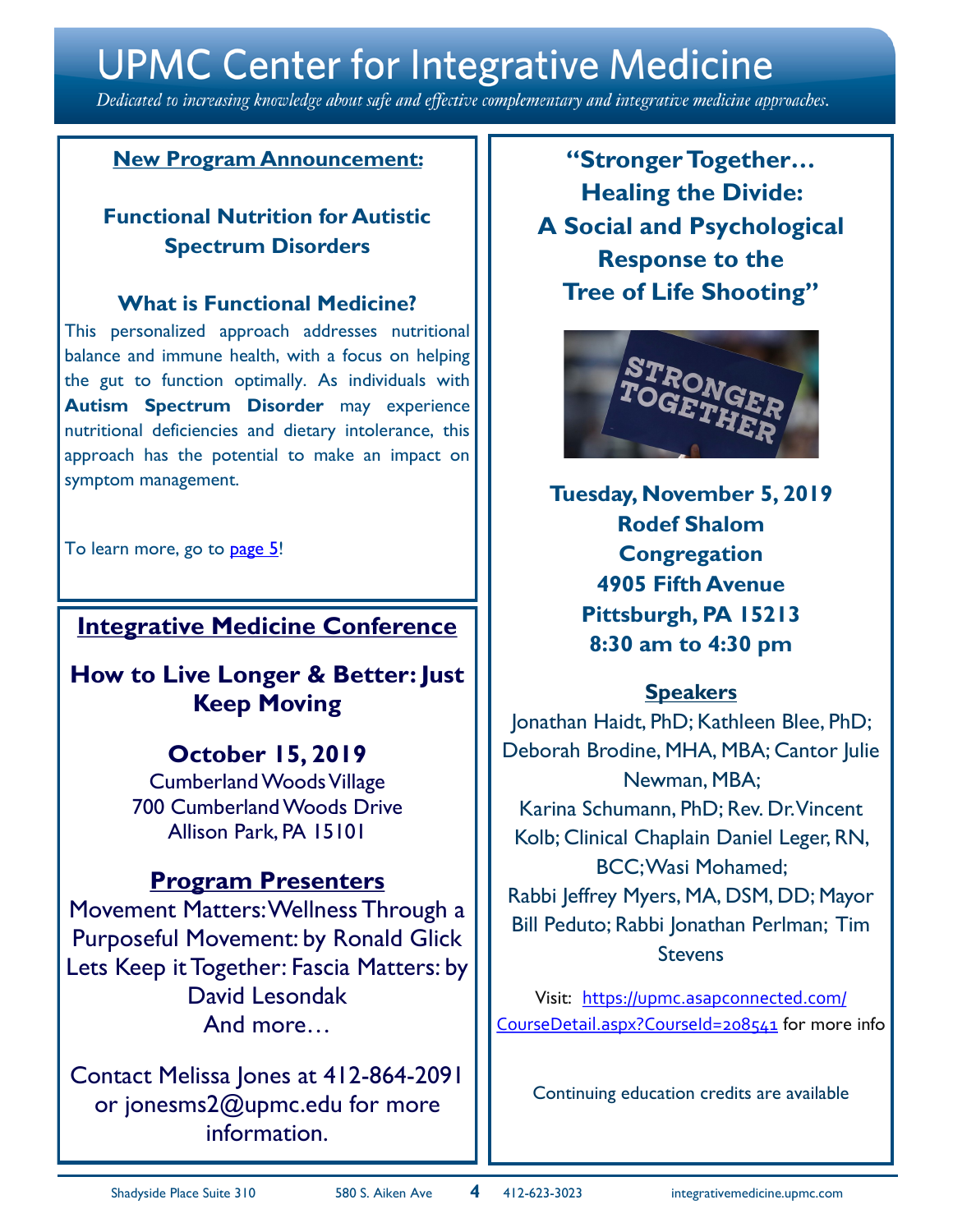<span id="page-4-0"></span>Dedicated to increasing knowledge about safe and effective complementary and integrative medicine approaches.

## Functional Nutrition for Autistic Spectrum Disorders



### WHO IS KARL HOLTZER, MD, MS?

Dr. Holtzer is a pediatrician with over 25 years of experience and a specialist in functional medicine working at the Center for Integrative Medicine at UPMC Shadyside.

He is certified by the American Board of Pediatrics and the Institute for Functional Medicine, making him one of the few pediatricians with this combination of skills and expertise. In addition to training through the Institute for Functional Medicine, he has a master's degree in Functional Nutrition from the University of Bridgeport.

Dr. Holtzer combines his knowledge of medicine and nutrition to identify and target biochemical abnormalities. He loves connecting with his patients and their families and providing a very patientcentered approach.

### WHAT'S FUNCTIONAL MEDICINE?

This personalized approach addresses nutritional balance and immune health, with a focus on helping the gut to function optimally. As individuals with **Autism Spectrum Disorder** may experience nutritional deficiencies and dietary intolerance, this approach has the potential to make an impact on symptom management.

### What age range does he treat?

Ages 3-24

### WHAT SHOULD I EXPECT?

The initial visit is typically 1 to 1  $\frac{1}{2}$  hours, which allows time to collect a comprehensive history from the patient and family. Diagnostic evaluation may include specialized testing. Treatment focuses on dietary changes and the use of nutritional supplements.

### Does insurance cover this service?

A grant fund can partially offset the cost of the consultation, testing, and treatment. Unfortunately, insurance does not cover this program.

### For an appointment, please contact:

**UPMC Center for Integrative Medicine** at **(412) 623-3023**

580 S Aiken Ave Suite 310 Pittsburgh, PA 15232